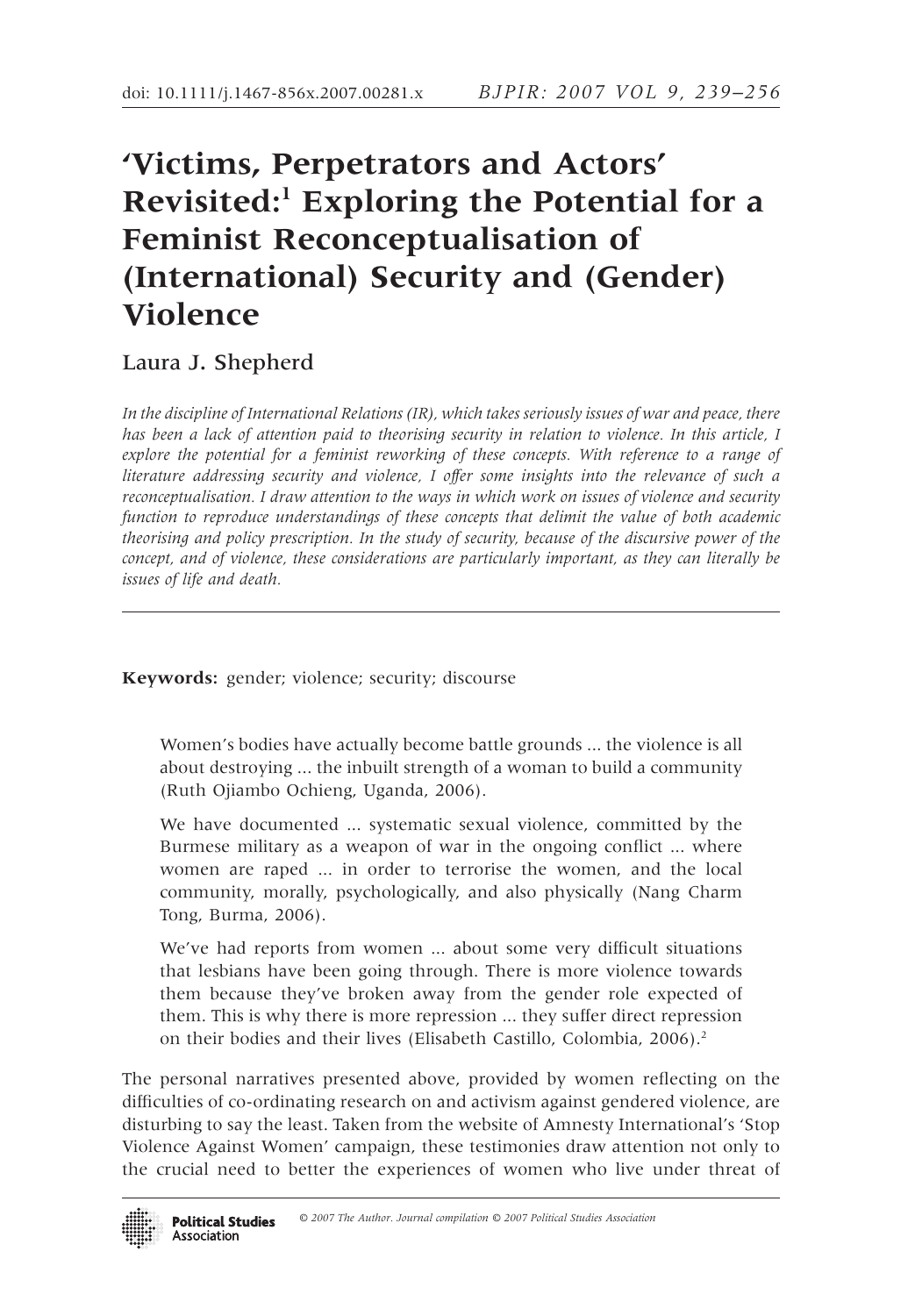violence, but also to the conceptual and practical impediments to combating violence against women in contemporary academic and policy environments. In the academic environment of International Relations (IR) as a discipline, one of the most salient obstacles is the way in which gendered violence has been conventionally and conceptually precluded as an object of study (Peterson and Runyan 1999, 115–117).

Feminist challenges to the well-defined and equally well-defended boundaries of IR3 have drawn attention to the potential not only of transgressing those boundaries but also to the importance of understanding violence in relation to security. Turning the analytical focus of this research to *gendered* violence is motivated by two related concerns. '[V]iolence establishes social relationships ... it marks and makes bodies ... it constitutes subjects even as it renders them incomplete' (D'Cruze and Rao 2004, 503). This latter understanding of violence, as constitutive of subjectivity, has historically been absented from academic theorising of security, where violence is conventionally conceived of as a functional mechanism within an anarchic international system.4 Second, given that violence 'marks and makes bodies', I seek to understand the types of body that are marked and made through violence that is specifically gendered—that is, violence that 'emerges from a profound desire to keep the binary order of gender natural or necessary' (Butler 2004, 35). I argue that studying the subjects produced through gendered violence in the context of debates over the meaning and content of security provides more coherent accounts of both violence and security.

The notion that identity is central to theorising security has been well explicated by scholars critical of conventional approaches to security.<sup>5</sup> 'Recognising gender as a significant dimension of identity and security opens the door to non-state-based views of security and aptly illustrates how identity shapes individual and collective security needs' (Hoogensen and Rottem 2004, 156). However, most of these critical voices seek to enter into academic debates on security by broadening the accepted agenda of security—to include the recognition of multiple phenomena, from earthquakes to economic deprivation, as threatening to security—and proliferating the referent objects of security discourse, such that security is no longer solely the concern of states but also of communities, societies and individuals. While scholars of security have contested the parameters of debates about security, and feminist scholars of security have drawn attention to the importance of gender as a category of analysis, there is little work being done on the ways in which the organisational logics of security and violence are discursively constituted (see Shepherd and Weldes (forthcoming)).

In this article, I argue that a feminist reconceptualisation of (international) security and (gender) violence can be achieved through the operationalisation of a series of deconstructive analytical strategies,<sup>6</sup> which begins with paying attention to the academic literature that is, in part, product/productive of these discourses. In the following section, I discuss the implications of espousing a feminist poststructuralist politics. In the third substantive section, I map out the logic of critique that enables the reconceptualisation of violence and security that I offer in my analysis. The critique is conducted through reference to the literature that addresses these issues. I conclude that such a reconceptualisation, which pays due analytical attention to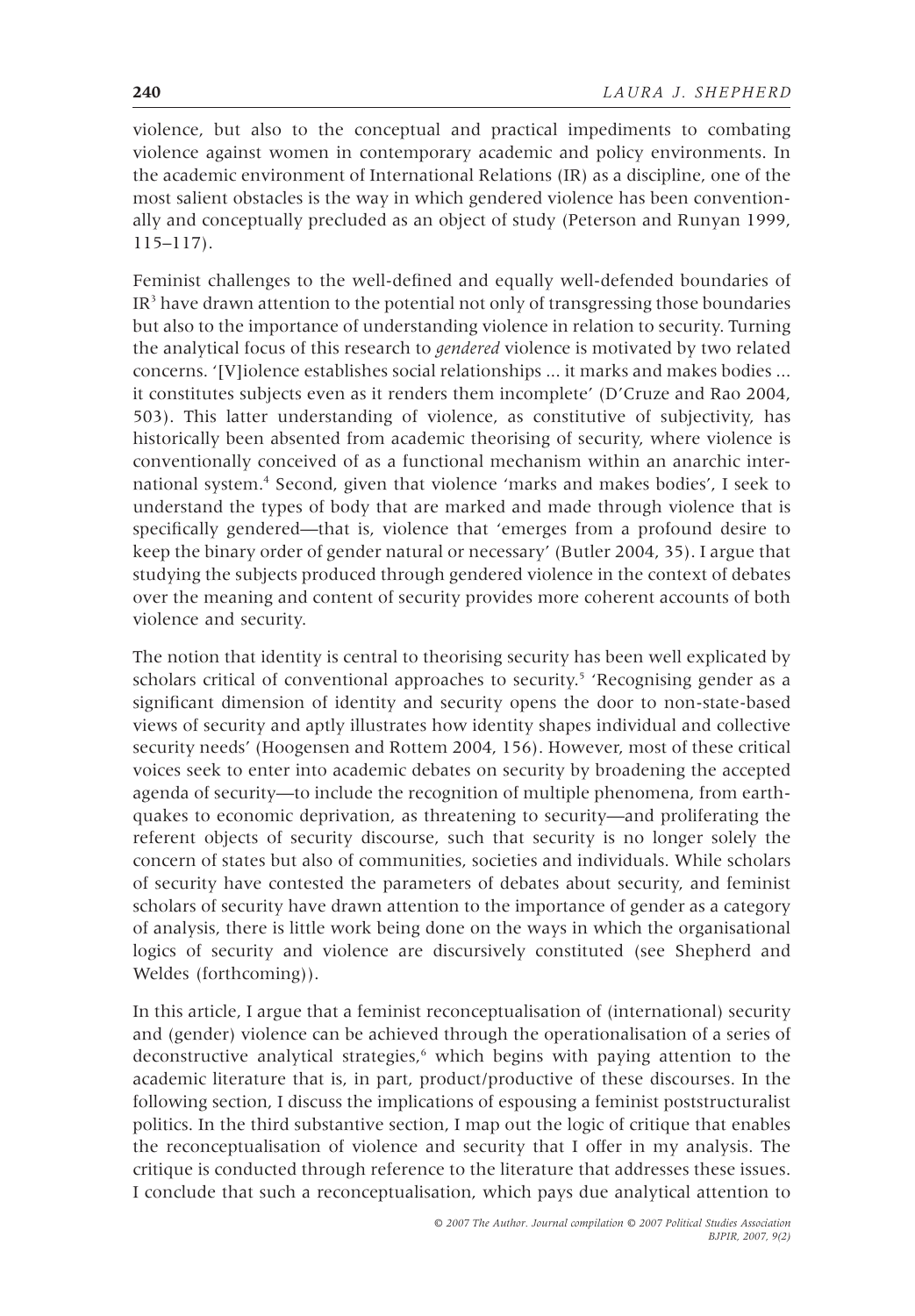the ways in which discourses of (gender) violence and (international) security function to inscribe boundaries that constitute the horizons of possibility for the configuration of subjectivity and political community, is both necessary and possible.

### **Contributions of a Feminist Poststructuralist7**

In this article, I explore the discursive constitution of concepts of (gender) violence and (international) security in particular texts. However, this research is explicitly not 'merely theoretical', or 'academic' in the pejorative sense of the term.<sup>8</sup> My interest in the concepts of international security and gender violence is indeed motivated by a desire to see whether these concepts could be fruitfully reconceived, but the article also considers the implications of this reconceptualisation for policy and academic work. I wish to provide for those undertaking such work alternative concepts with which to proceed. I identify myself as a feminist researcher, and recognise that this entails a curiosity about 'the concept, nature and practice of gender' (Zalewski 1995, 341). This curiosity questions the ways in which gender is made meaningful in social/political interactions and the practices—or performances—through which gender configures boundaries of subjectivity. I espouse a feminism that seeks to challenge conventional constructions of gendered subjectivity and political community, while acknowledging the intellectual heritage of feminisms that seek to claim rights on behalf of a stable subject and maintain fidelity to a regime of truth that constitutes the universal category of 'women' (Butler 2004, 8–11). While a feminist project that does not assume a stable ontology of gender may seem problematic, I argue, along with Judith Butler, that '[t]he deconstruction of identity is not the deconstruction of politics; rather, it establishes as political the very terms through which identity is articulated' (Butler 1999, 189).

A focus on articulation entails a further commitment to the analytical centrality of language—or, as I see it, discourse. Elizabeth Grosz argues that an integral part of feminist theory is the willingness to 'tackle the question of the language available for theoretical purposes and the constraints it places on what can be said' (Grosz 1987, 479). To me, this aspect of feminist theory is definitive of my feminist politics. If 'men and women are the stories that have been told about "men" and "women" ' (Sylvester 1994, 4), and the way that 'men' and 'women' both act and are acted upon, then the language used to tell those stories and describe those actions is not just worthy of analytical attention but can form the basis of an engaged critique. Furthermore, an approach that recognises that there is more to the discursive constitution of gender—the stories that are told about 'men' and 'women'—than linguistic practices can enable thinking gender differently.

Alison Stone argues that this type of approach constitutes a 'genealogical feminism', in which the organisational logics of feminism—historically assumed to be 'women' and/or 'gender'—are 'continually re-enacted through corporeal activities' (Stone 2005, 12). This approach allows for research that investigates the ways in which 'women' as subjects and objects act, speak, write and represent themselves, and are represented, written about, spoken about and acted on. There is no singular feminine subject or feminist method, just as, in my understanding, the notion of a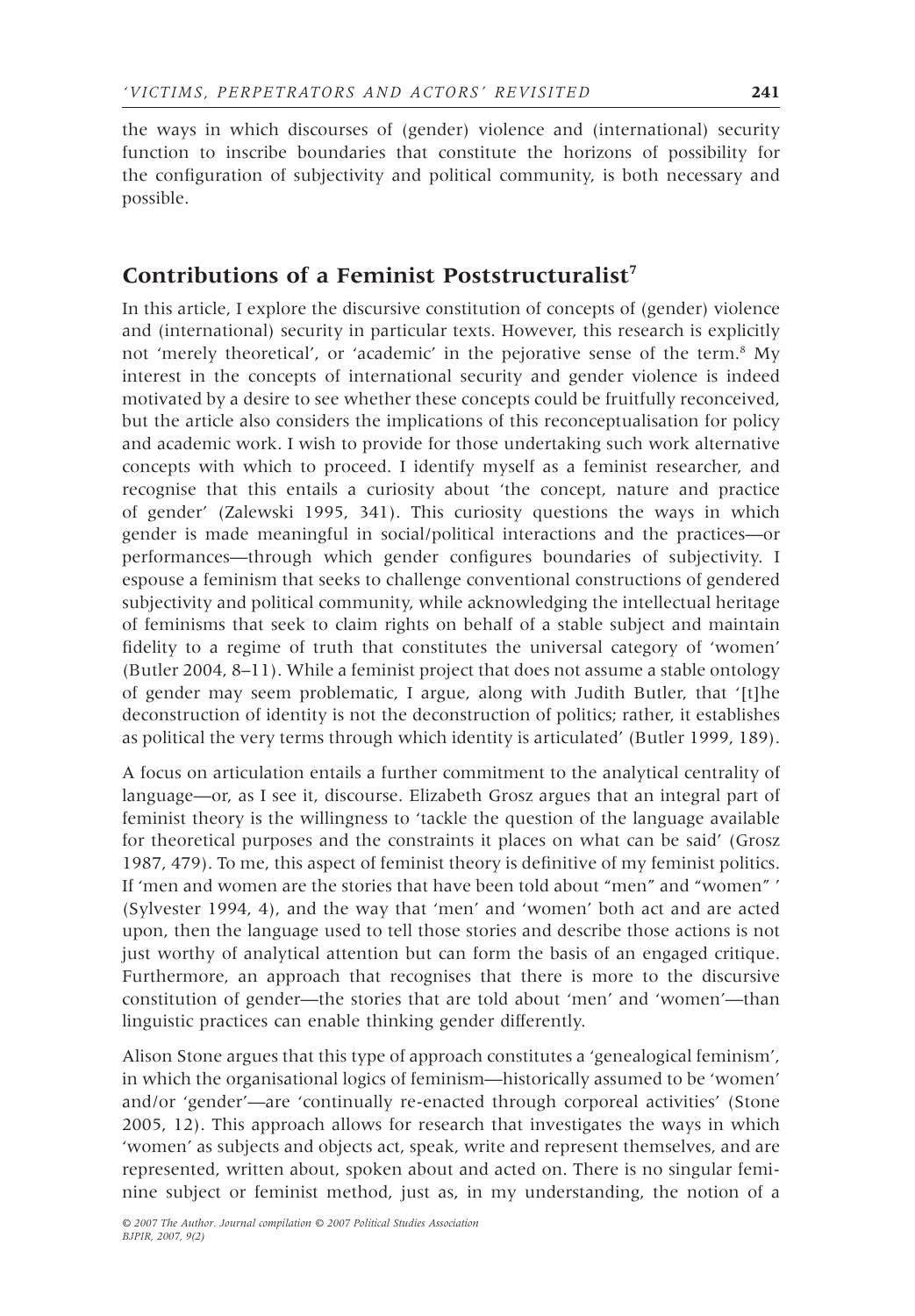singular feminist project is unsustainable. I seek to contribute to contemporary debates in their desire to think differently the concepts of gender, violence, security and the international by investigating how these concepts are (re)presented and (re)produced in a particular discursive context.9 Such a concern, at least with regard to gender, is indicative of not only a feminist project but also a poststructural politics (Flax 1990). I argue, along with Butler, that poststructural political research centralises power, and takes the investigation of practices of power to be 'the very precondition of a politically engaged critique' (Butler 1994, 157).

I offer a feminist reconceptualisation of (international) security and (gender) violence because the current conceptualisations are not adequate for the task of thinking gender differently in the context of violence and security. They do not allow for the development of theory or practice that is capable of addressing the complexities inherent in these issues. As Wendy Brown argues, 'What suspicion about the naturalness of gender subordination persists when feminism addresses only the wrongs done to women and not the socially produced capacity for women to be wronged, to be victims?' (Brown 2003, 11). In the context of security, investigating this capacity manifests in a curiosity about 'what Foucault would have called the overall discursive fact that security is spoken about at all' (Dillon 1996, 14) and the ways in which performances of security discourse function to (re)produce particular configurations of social/political reality.

# **From Existence to Violent Reproduction**

Surveying two bodies of literature, one concerned with security situated firmly in the discipline of International Relations and the other more broadly sociological, addressing violence and gender, demands that careful consideration is given to the links between them. In the discussion of the literature on violence, I draw out the ways in which the various approaches conceptualise the referent object of their analyses, and how they conceive of threat—in this case, violence. Similarly, in the discussion of the security literature, I question how different approaches to security conceive of the referent object of security, and how they too conceive of threat. In both cases, I offer a discourse-theoretic account that emphasises the (re)productive function of violence in the ordering of social/political reality. However, the critique is structured such that the links between the literatures can be effectively highlighted, rather than proceeding with each literature in turn, as illustrated in Table 1.

#### *Sovereign Individuals, Sovereign States*

The foundational assumptions of every body of literature are often implicit, or taken to be unproblematic. Each literature, in this case that which addresses 'violence against women' and that which addresses 'national security', speaks to a specific manifestation of violence and is informed by a particular logic of gender and security. On its own terms, each literature is internally both coherent and consistent, although there are significant differences between the ways in which this coherence and consistency is constructed. In this section, I proceed as outlined in Table 1, exploring the literature on 'violence against women' and 'national security' to investigate the ways in which (gender) violence and (international) security are conceptualised within these works.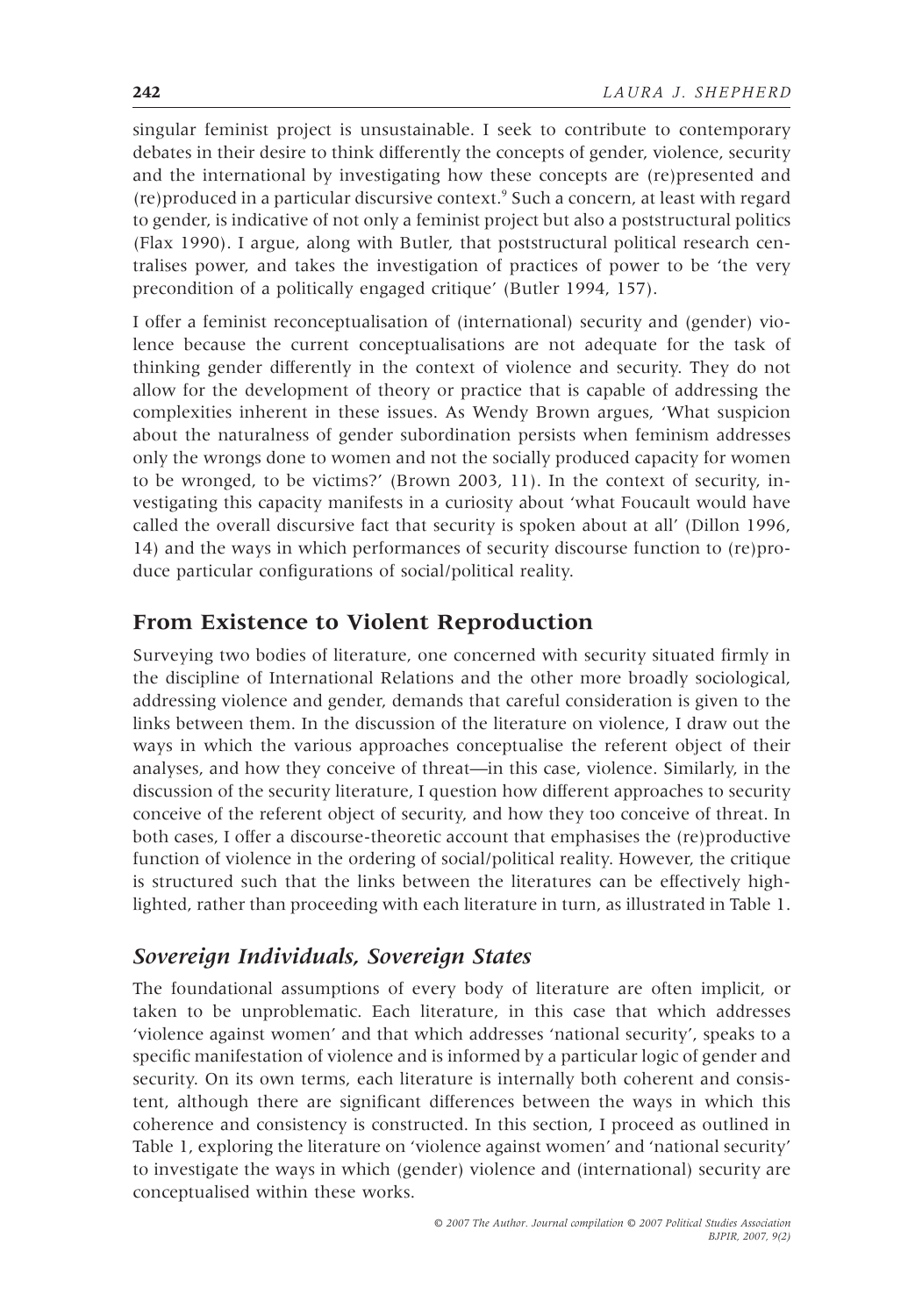

#### **Table 1: Illustrating the Dynamics of Critique**

Jill Radford, Liz Kelly and Marianne Hester are prominent researchers concerned with 'violence against women' and they situate their work in a context of the debates within wider feminist theorising, stating that 'throughout the 1980s a series of separations occurred, of women's studies from feminism; of theoretical writing from women's lived experiences; of knowledge creation from activism' (Radford et al. 1996, 8). Their implicit placement within these dualities is on the side of an activist feminism concerned with 'women's lived experiences'. Researching and writing about 'violence against women' has a particular, albeit internally differentiated, politics that differs in several key ways from researching and writing about 'gender violence', and one aspect of this is the location articulated by Radford, Kelly and Hester above.

Researching 'violence against women' is an explicit challenge to the self-proclaimed objectivist and value-free research programmes of mainstream social science. This can be understood as a political undertaking in two main ways; research was conducted 'with the aim of *achieving a description* as well as a *comprehensive understanding* of the problem' (Dobash and Dobash 1992, 283, emphasis added). These two aspects—the description and the understanding—were conceived as separable and separate. It is vital to note that the academic study of 'violence against women' claims as its intellectual heritage critically important activity and activism in communities throughout the UK and the US. 'Starting at the grass roots level, feminists named its existence ... and began to put into place an underground network of shelters and safe houses for women. Only then did significant numbers of mental health professionals, social science researchers ... and policy makers begin to notice' (Bograd 1988, 11).

Research that focuses on 'violence against women' posits women as coherent and stable subjects whose life experiences can be ameliorated by appropriate policy practice. This approach identifies materially determined gendered individuals as a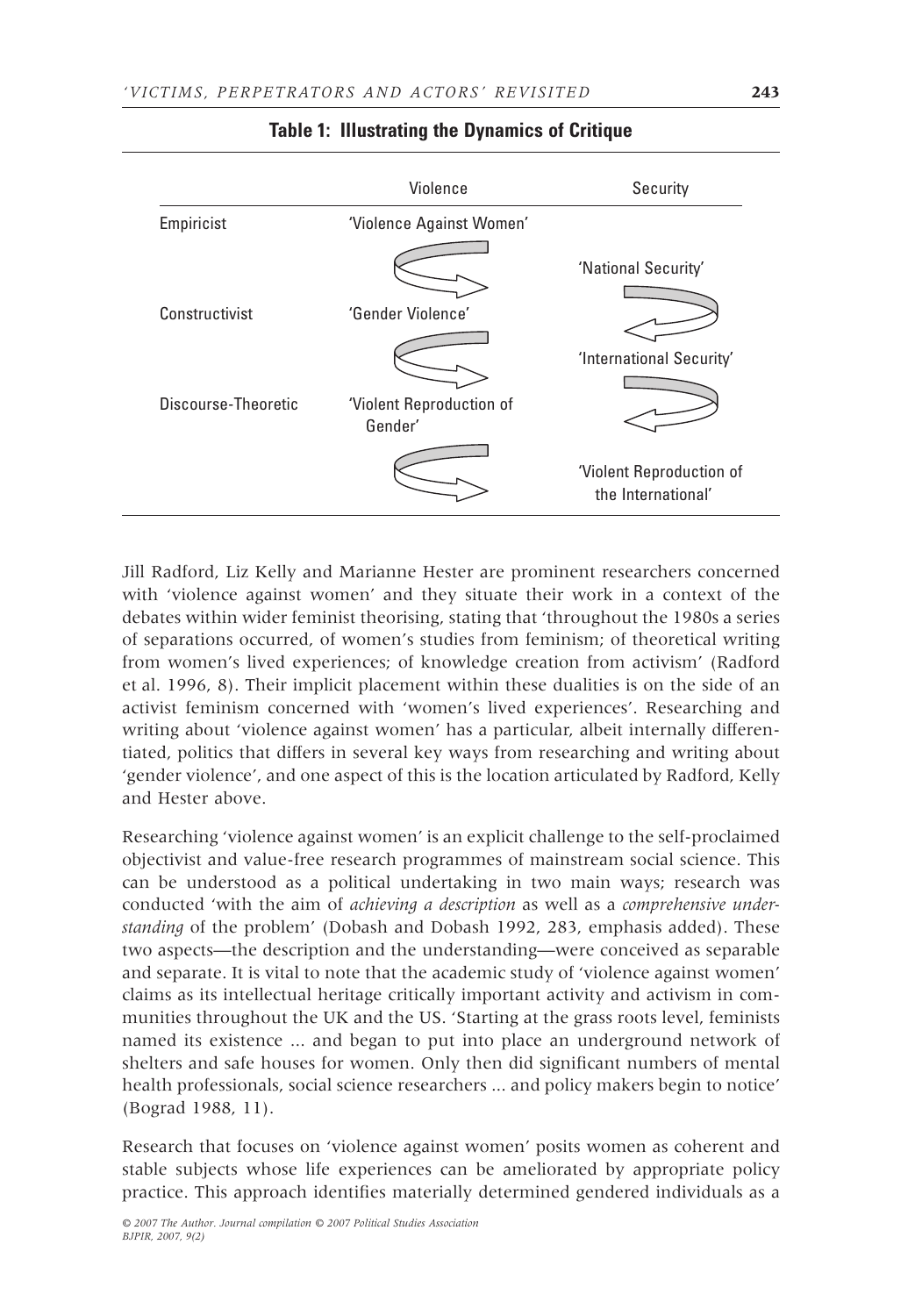result of its empirical approach to the study of politics and social life. The notion of sovereignty is central here, and provides an important link to the literature on international security. The subject constructed through the discourse of 'violence against women' is assumed sovereign, the 'women' affected by violence have sovereign rights over their own material forms and should not therefore be subjected to violence. Moreover, this sovereignty is pre-constituted and taken to be an empirical 'reality'. In a similar manner, the assumed sovereignty of the state is the foundational truth claim of literature on 'national security', which I discuss in the following paragraphs.

Both internal and external sovereignty are central to the conception of the state that informs conventional IR security literature, and the logical corollary of this conception constructs the state system as anarchic. Realist IR theory 'sees' the state as its object of analysis and therefore '[s]tates are the principle referent objects of security because they are both the framework of order and the highest sources of governing authority' (Buzan 1991, 22). Within both classical (or 'political') realism and neo-realism (or 'structural realism'), the state is represented as a unitary actor.<sup>10</sup> Both variants proceed according to the assumption that all human existence is bounded by states, according to the assertion that states are the primary object of analysis. If, as Kenneth Waltz claims, '[s]tatesmen and military leaders are responsible for the security of their states ... no one at all is responsible for humanity' (Waltz 1959, 416), then states are further assumed to be the object to which security policy and practice refers and humans can only be secured to the extent that they are citizens of a given state.

John Herz's conception of the 'security dilemma' is explicitly premised on assumptions regarding the potential of human nature, and therefore state behaviour, to provide circumstances of collaboration and co-operation. The 'human nature' under discussion is, on closer inspection, the nature of 'man' (see Morgenthau 1973, 15–16), and is thus problematic in its partiality as well as its pessimism. Insecurity, according to Herz,

stems from a fundamental social constellation ... where groups live alongside each other without being organised into a higher unity ... Since none can ever feel entirely secure in such a world ... power competition ensues and the vicious circle of security and power accumulation is on (Herz 1950, 157).

The 'fundamental social constellation' posited by classical realists is a population of rational, unitary, masculine entities that will never, and can never, be otherwise.

The concept of security driving these prescriptions is premised on a particular vision of the social relations between states, and furthermore constructs a particular notion of what is considered to be a security threat within this conceptualisation, as eternal and external to the state. While 'human nature' drives state behaviours according to classical realists, neo-realist assumptions concerning the construction of security in an anarchic system appeal to a structural logic of uncertainty. 'Uncertainty is a synonym for life, and nowhere is uncertainty greater than in international politics' (Waltz 1993, 58). The necessity of security behaviours is thus derived from the anarchic system and 'rests on the argument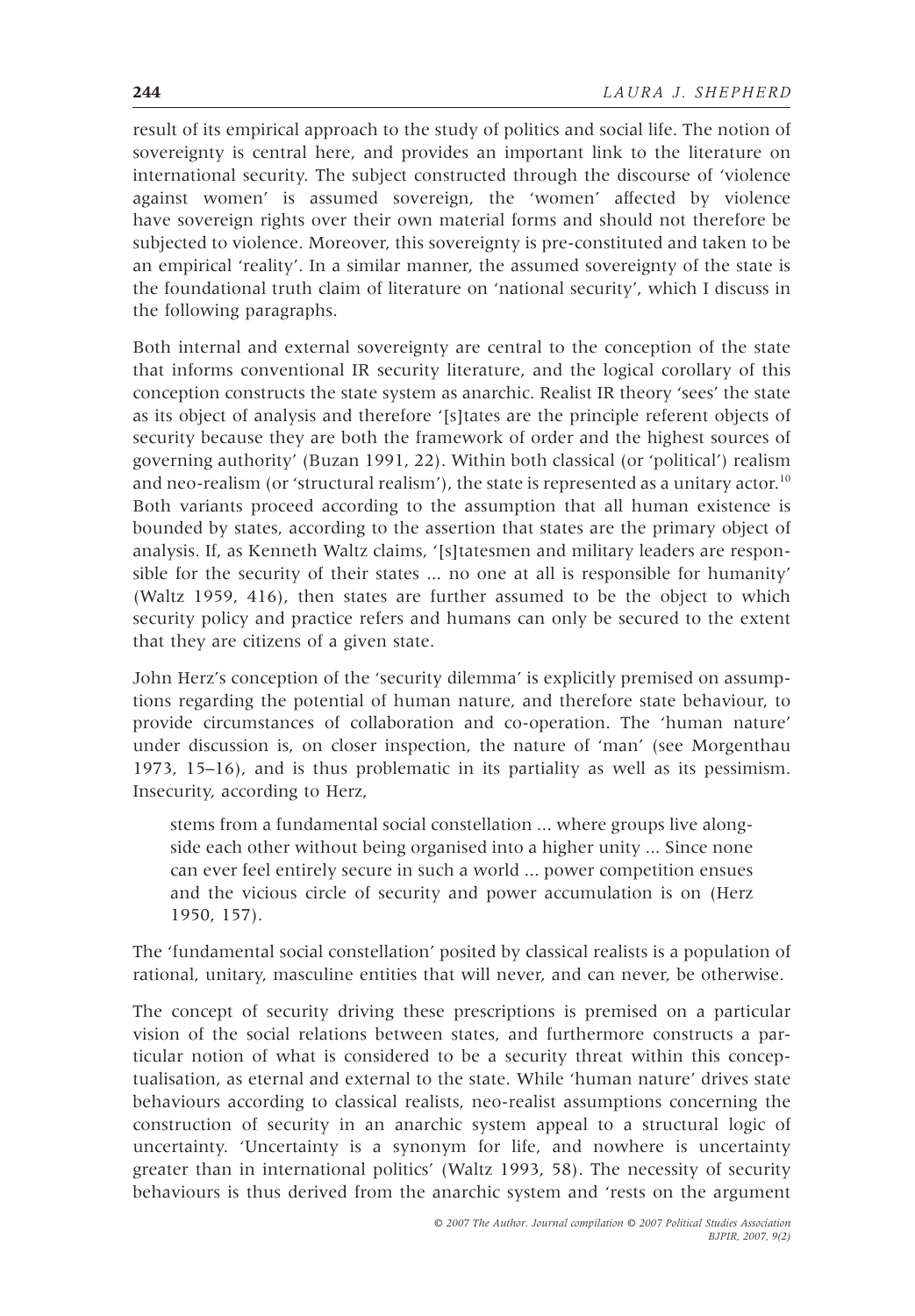that the distribution and character of military power are the root causes of war and peace' (Mearsheimer 1990, 6). Thus threats, reduced to external violences and ultimately war between states, are perpetual, a theoretical move that serves to perpetuate the understanding of security as reducible to military force. This functions to blind those working within a conceptualisation of 'national security' to the possibility that threats are variously constructed depending on context. Moreover, the structural context of anarchy that is taken to be a foundational reality within this conceptualisation prescribes and proscribes certain behaviours that are then never opened to critical scrutiny, a point to which I return in the conclusion of this article.

# *The Social Construction of Individuals and States*

Although researchers working on 'violence against women' would identify (patriarchal) power structures that facilitate the continuation of violence against women, thinking about 'gender violence' enables a more sensitive understanding of the representation of women as simultaneously 'victims, perpetrators [and] ... actors' (Moser and Clark 2001) and the different conceptualisation of power that this representation entails. The conceptualisation of power that underpins work on 'gender violence' is implicated in the conceptualisation of violence. Caroline Moser suggests that there is a 'gendered continuum of conflict and violence' (Moser 2001, 31), and, moreover, that this continuum is a result of the ways in which 'gender is embedded in relations of power/powerlessness' (ibid., 37). While I sustain the challenge to a unidirectional power–violence relationship as offered by work on 'violence against women', the 'embedded' nature of gender in power as suggested by Moser and others does not fully problematise the links between masculinity and violence that are assumed by the previous literature.

In an attempt to move beyond what she terms 'gender traditionalism', in which gender is readable from sex and differences between genders are thus biological, and 'gender liberalism', which stresses the equality of the genders despite differences between them, both of which 'can combine in unfortunate ways ... to prevent gender from being seen as significant or explanatory' (Cockburn 2001, 14), Cynthia Cockburn develops a subtle and thoughtful account of gender violence with specific reference to situations of armed conflict. Centralising the power inherent in gender relations enables the 'uncovering [of] the differentiation and asymmetry of masculine and feminine as governing principles, idealized qualities, practices or symbols' (ibid., 16).

However, Cockburn 'calls, first, for a sensitivity to *gender difference*' (ibid., 28, emphasis in original) that I believe may undermine the utility of this approach. It does, in a way, put the empirical cart before the theoretical horse. If difference between the genders is taken as a starting point for the analysis of gender, then the (re)production of this difference is obscured from critical attention. However, this approach, in contrast to research addressing 'violence against women', does not assume sovereignty of a stable subject. Attention is paid to the ways in which individuals are both product and productive of their social environments, positing a socially constructed individual within a similarly socially constructed matrix of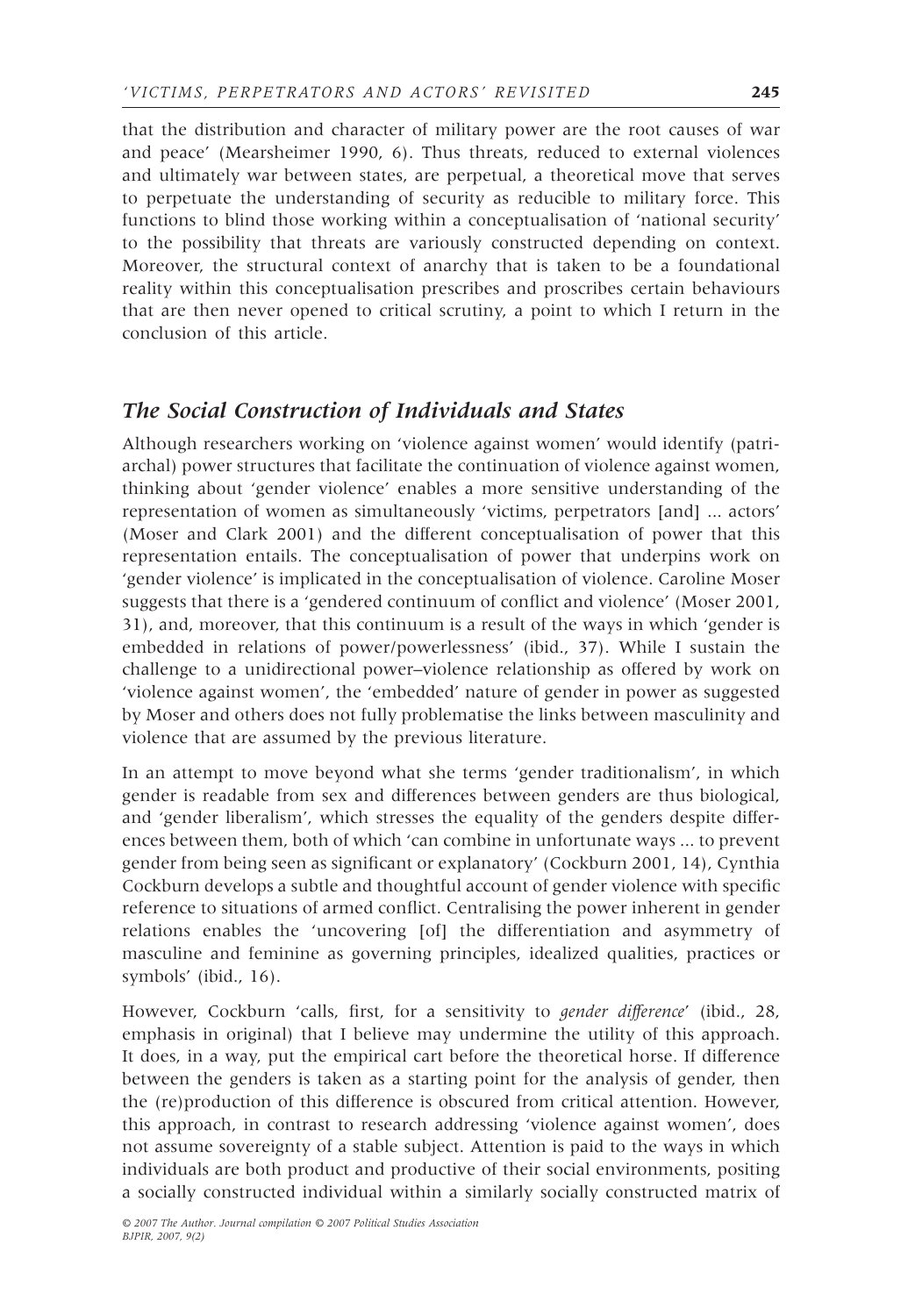gender relations. Gender is therefore not assumed to be a transhistorical or universal system of identity production, nor is it assumed that individuals experience gender in the same way, even within a particular social/political context. This emphasises the ontological difference between research on 'violence against women' and 'gender violence'. The former assumes a material reality and, in the context of gender, gender can thus be read unproblematically from sexed bodies. The latter approach focuses on gender as a social construct, where sexed bodies are gendered in accordance to variable matrices of gender norms.

Those who work within a conceptualisation of 'international security' are more loosely bound by their theoretical assumptions and research priorities than those who work on 'national security'. The literature on 'international security' incorporates work on 'human security', 'critical security' and 'common security'.11 The literature represents a variety of different theoretical frameworks, and draws heavily on representations of, and arguments concerning, 'global civil society' and cosmopolitanism, as I discuss further below. However, in this analysis I treat these works as minimally unitary, and label them 'international security' for three interconnected reasons.12 Primarily, the term 'international' easily differentiates this approach from the literature on 'national security'. Second, the use of the modifier 'international' denotes the association of this approach with global, or universal, values. Third, the term resonates with the discipline in which this literature is situated—International Relations.

Often tracing its heritage back to the 1994 United Nations Development Program (UNDP) Human Development Report,<sup>13</sup> which includes a chapter entitled 'New Dimensions of Human Security', work on 'international security' seeks to reconceptualise security such that the referent object is no longer conceived, as in 'national security', as the sovereign state (see Newman 2001, 240; Booth 2004, 5). As Matt McDonald explains, this reconceptualisation is 'a potential response to the growing insecurity of security' (McDonald 2002, 277) and incorporates several of the critiques discussed above. Roland Paris argues that this 'paradigm shift' does not necessarily represent a coherent research agenda (Paris 2001, 92–93), but recognises that this work comprises 'a distinct branch of security studies that explores the particular conditions that affect the survival of individuals, groups and societies' (Paris 2001, 102). Broadly, the analytical focus of 'international security' is 'we, the peoples' (Dunne and Wheeler 2004) and research within this conceptualisation requires the recognition of 'both the indivisibility of human rights and security, and the concomitant responsibility to rescue those trapped in situations of violence, poverty and ill-health' (ibid., 20).

Theorists of 'international security' have argued that '[e]ven though state-based conceptions of security have taken precedence, alternative ways of thinking that give priority to individual and social dimensions of security' are also possible (Bilgin 2003, 203). If 'anarchy is what states make of it' (Wendt 1992, 395) and states are not constructed as the unproblematic unitary rational actors pursuing defensive policies, as assumed by theorists of 'national security', then co-operation is as likely as hostility in the domain of international relations. In fact, it is argued, conceiving of security as 'international' highlights the importance of relations between states and the salience of the construction of an 'international community' (McRae 2001,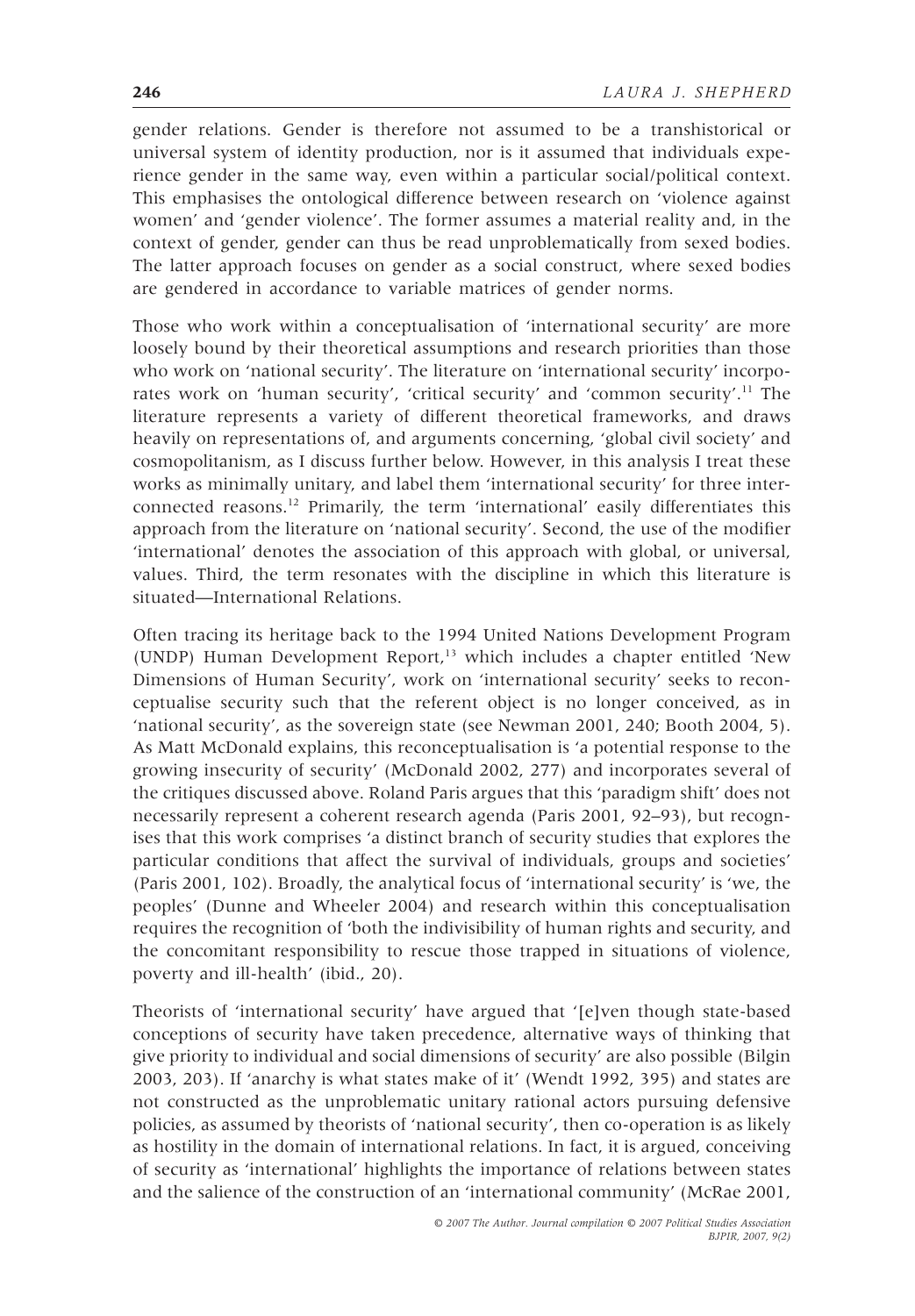19). However, just as the state is asserted as autonomous within the conceptualisation of 'national security', as I have described above, in this conceptualisation 'international security' is similarly asserted as relational. These assumptions are in opposition but are equally problematic, as both assumptions treat the state and the international as predetermined objective realities, which impacts on the ways in which it is possible to conceptualise security.

Richard McRae (2001, 20), for example, argues that 'global civil society' needs to address the issues of insecurity facing those 'citizens of ... noncountries' (ibid., 19) whose governments are unable to provide adequate security measures. Tim Dunne and Nick Wheeler also cite the co-operation of 'an alliance of states and transnational civil society' (Dunne and Wheeler 2004, 10), needed to 'rescue those trapped in situations of poverty and violence' (ibid., 20). Recognising the 'structural inequalities generated by global capitalism' (ibid., 16) goes some way towards challenging the assumptions of 'national security' literature, in the same way as work on 'gender violence' offers sustainable critiques of the literature on 'violence against women'. However, theories of 'international security' neither take into account the implications of their representations of a 'global civil society' vs. citizens of 'noncountries' who need rescuing, nor engage in critical discussion of the very notion of 'global civil society'. The concept of 'global civil society' is ideologically and normatively loaded with implications of its global reach, its civilised nature and its social form. All of these characteristics are in opposition to their relevant 'others', the local/parochial, the uncivilised and the forms of behaviour associated with states and international institutions, all of which are conceived of as negative.<sup>14</sup> Despite this, the construction of 'global civil society' is under-theorised, represented unproblematically in the literature on 'international security' and assumed to confer authority and legitimacy in the realms of morality, efficacy, democracy and social cohesion (Scholte 2002, 159–164).

Furthermore, 'international security', in both broadening and deepening the concept of threat (Booth 2005b, 14–15), implicitly conveys the urgency and priority built into the concept of security propounded by work on 'national security', in which security is, as discussed above, 'the highest end' (Waltz 1979, 126). 'An implicit assumption ... is that the elevation of issues of human rights, economic inequality and environmental change, for example, to the realm of security will allow greater priority to these issues' (McDonald 2002, 277). Even as it problematises the conceptualisation of security evidenced in the conceptualisation of 'national security', literature on 'international security' tends to naturalise it, constructing security as a 'single continuum ... protected and enhanced by a series of interlocking instruments and policies' (McRae 2001, 22). This suggests that the approach to 'national security' is broadly valid, needing only supplementary analysis to fill in the gaps rather than a thorough reconceptualisation of its basic organisational concepts.

The assumptions underpinning literature on 'international security' lead to policy prescriptions premised on the triumph of liberal values, implemented by 'a progressive alliance between ... cosmopolitan transnational civil society and enlightened state leaders' (Booth 2004, 6). The formation of an informed and activist global civil society, with all the problems inherent within that concept, is seen as a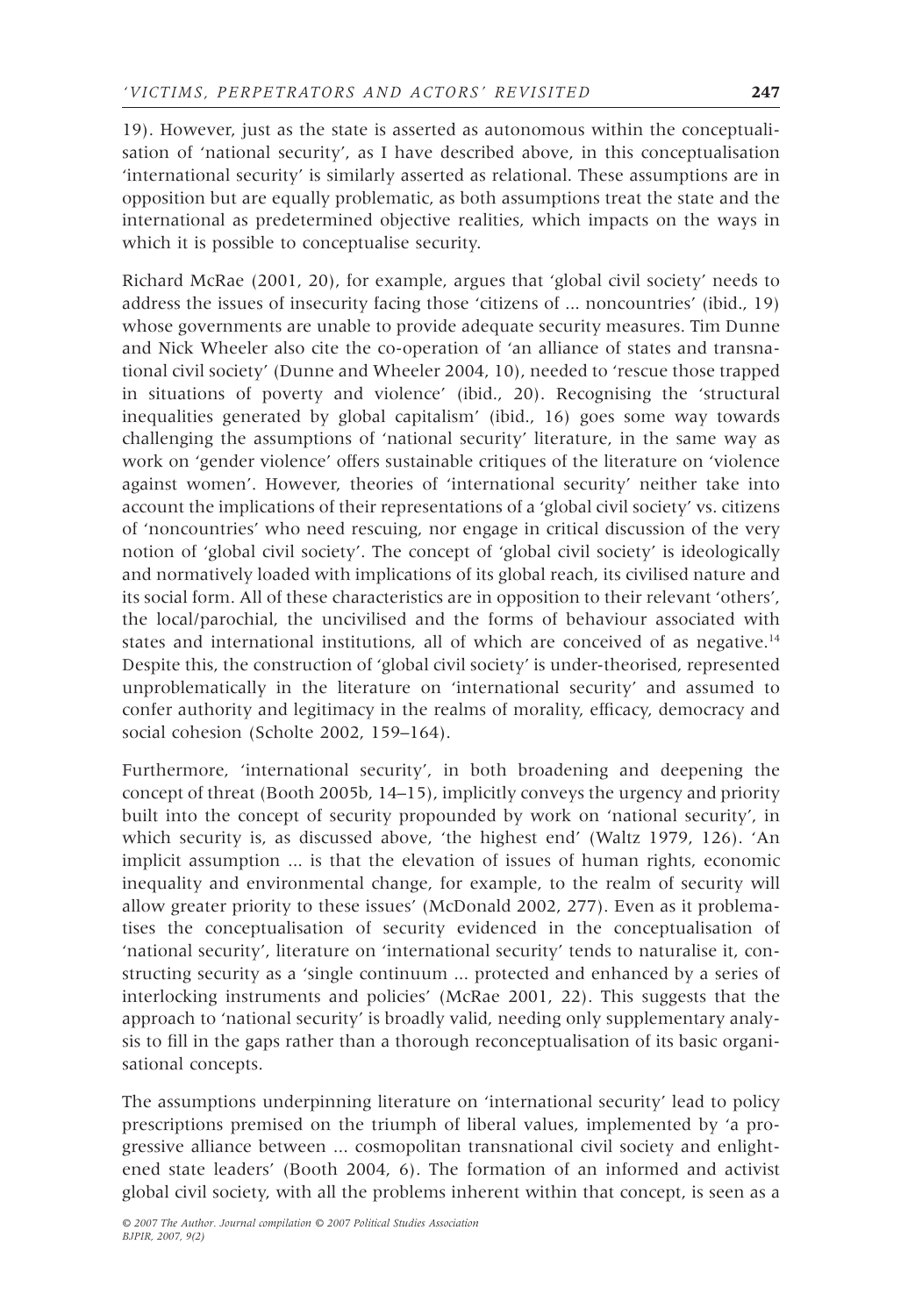necessary step to the provision of security. Well-established international institutions and collectives capable of providing security and guaranteeing freedoms are also vital on this view. Ultimately, the critique I offer is concerned that the conceptualisation of 'international security' I discuss here 'constitutes a Western project, predicated on the values of the developing world' (McDonald 2002, 293). In the articulation of this conceptualisation of 'international security', the values upon which the prescriptions are founded are not opened to critical scrutiny, and effect closure on the ways in which it is possible to think not only about security but also international relations more broadly.

The ontological assumptions of this second approach differentiate it from work on 'national security', as this approach posits the international as a socially constructed zone of co-operation rather than assuming the reality of an anarchic international domain. However, violence and threat are still ever-present in this conceptualisation, but thoughtful security policy and practice can ameliorate the situations of individuals, societies, communities, states. ...<sup>15</sup> These subjects are recognised as constructs of their social/political milieu on this view. Just as research on 'gender violence' does not see a universal stability to matrices of gender norms, research on 'international security' investigates the ways in which norms and ideas function in international relations to construct the subjects of inquiry—states. In the following section I map out an alternative approach to the study of violence, security and the international, arguing that states and subjectivity can be conceived differently with potentially radical ramifications for the discipline of IR.

# *Performances of State and Subjectivity*

I find it far more persuasive to conceptualise gender violence, of which violence against women is a part, as violences that are both gendered and gendering. Power is conceived of within this mode of analysis as productive, a conceptualisation that Peter Digeser has called 'the fourth face of power' (Digeser 1992, 980). Influenced by the theorising of Foucault, 'the critical issue is, "What kind of subject is being produced?" ' (ibid), and, through which discursive practices are these subjects being produced? Thinking about 'the violent reproduction of gender' allows for the consideration of the ways in which culturally and historically specific narratives or discourses produce particular understandings of notions of violence, gender and power, thus enabling the emergence of gendered subjects. By analysing the ways in which these subjects are temporarily 'fixed' through discursive practice, through their *performance*, it is possible to investigate 'the discursive practice by which matter is rendered irreducible'—that is, how it comes to be accepted that subjects embody a pre-given materiality—and to refuse the conceptual bracketing of the 'problematic gendered matrix' that organises the logic of this materiality (Butler 1993, 29).

To illustrate this perspective, it is possible to make meaning of rape as an instance of the violent reproduction of gender. I am not disputing the 'reality' of rape as a crime; rather, I follow Sharon Marcus when she asserts that 'rape is a question of language, interpretation and subjectivity' (Marcus 1992, 387). Along with Marcus, I am working towards the formulation of a politics of rape, which conceives of the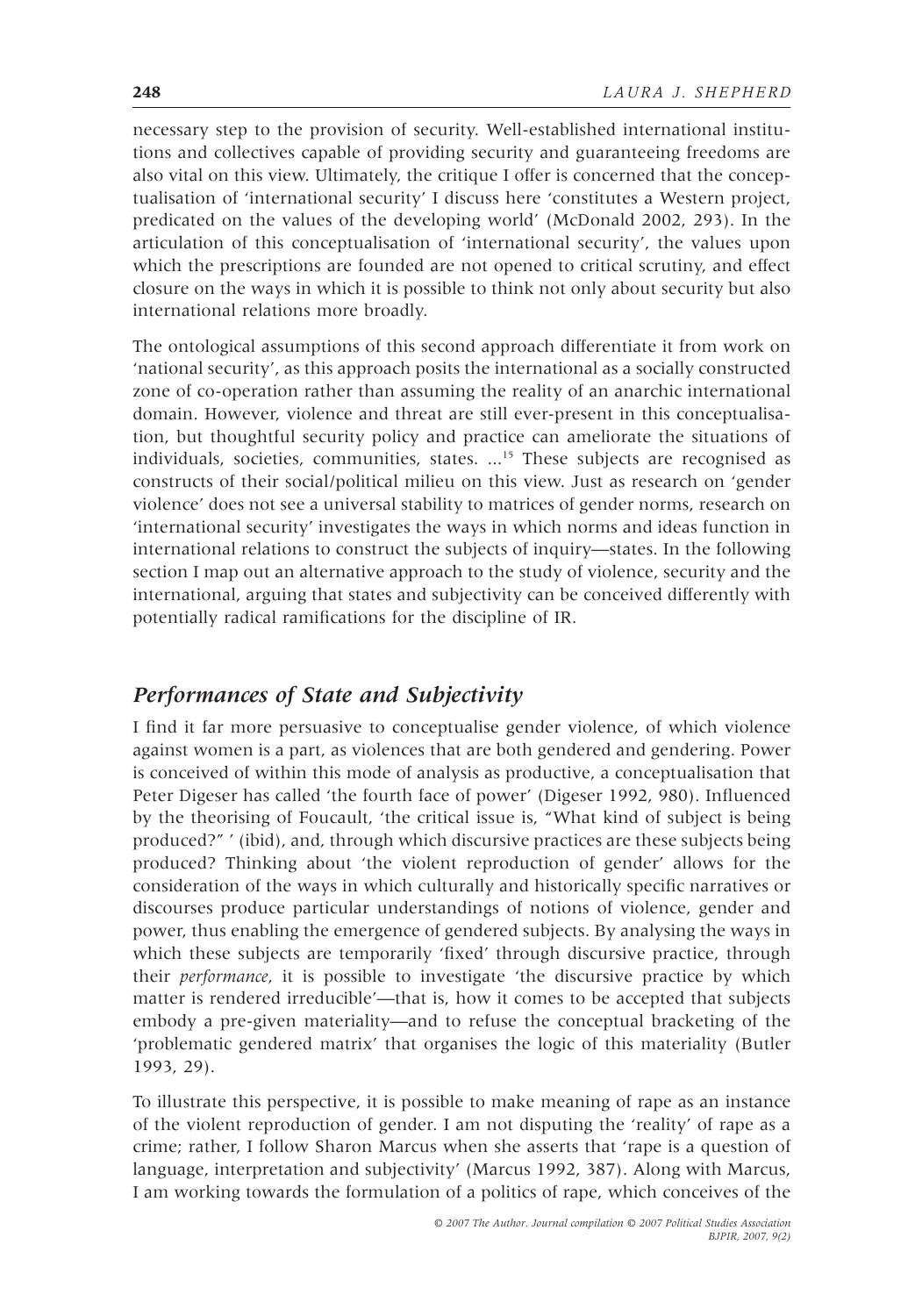act itself, the circumstances which 'allow' for the act, the immediate and long-term legal procedures following the act and associated reportage and documentation as equally implicated and important in the theorising of rape, arguing 'against the political efficacy of seeing rape as the fixed reality of women's lives, against an identity politics which defines women by our violability' (ibid.).

The legal definition of rape was amended under section 1 of the UK Sexual Offences Act 2003. Section 1 of the Sexual Offences Act 1956 stated that '[i]t is an offence for a man to rape a woman or another man'; the relevant legislation now rules that 'A person (A) commits an offence if—(i) he intentionally penetrates the vagina, anus or mouth of another person (B) with his penis; (ii) B does not consent to the penetration; and (iii) A does not reasonably believe that B consents' (OPSI 2003). This legal definition of rape is interesting on many levels, but for the purposes of this analysis I would like to consider the implications of closing off the discursive space for women to be agents of rape. Rape can be seen as a culturally sanctioned masculine realm; although the legislation talks of 'men' the assumption is that masculinities will map on to socially defined 'male' bodies, following the myths of a 'natural' gender order. In the UK, rape is discursively constructed as a resource of gender violence, a violent means of inscribing the boundaries between masculinities and femininities, apparent from the outset once the legal definition of rape has been examined.

Research that addresses the 'violent reproduction of the international' conceives of security as a set of discourses rather than as something that can be achieved either in absolute or relative terms, and is also concerned with the demarcation of boundaries in the study and practice of I/international R/relations.<sup>16</sup> Engaging with research that works within this conceptualisation can explore how these discourses function to reproduce, through various strategies, domains of the international with which IR is self-consciously concerned. Thus the violences and the threats, as much as the states and security itself, are interpreted though the practices that enable individuals as social beings to make sense of their social location and identity. Literature that addresses 'the violent reproduction of gender' conceives of violence as a site at which genders are reproduced; literature that addresses the 'violent reproduction of the international' conceives of violence, of which security practice and policy is an integral part, as sites at which the international is reproduced. Including not just acts of inter-state war, but also instances of civil conflict and oppressive practices within and between states, expanding further to problematise the legal structures, policy practices and the research that guides these, theorists are enabled to investigate the ways in which these acts of violence articulated through discourses of security function to perpetuate 'the international' as various spatial and conceptual realms. Thus, within this conceptualisation it is possible to say that states, acting as unitary authoritative entities, perform violences, but also that violences, in the name of security, perform states. Undertaking research within this conceptualisation allows for a holistic perspective on the ways in which discourses of security reproduce grammatically correct narratives of identity and being-in-the-world, of which in international relations the 'international' is a key organising concept.

One aspect of the ways in which discourses of security, and the violences undertaken with reference to these discourses, function within international relations is to delimit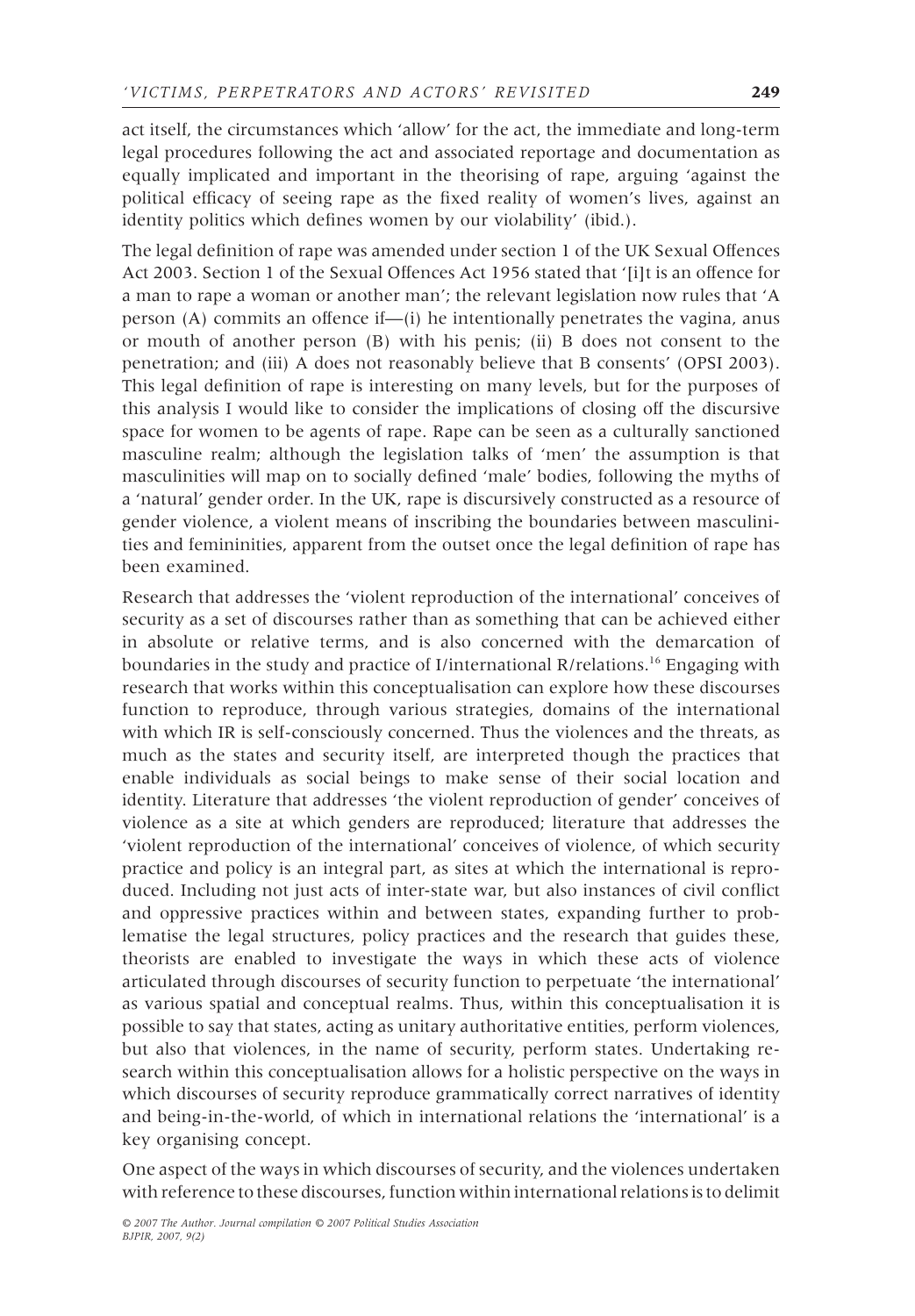the state as boundary between the domestic and the international realms. States are assumed to be unitary and authoritative, to maintain both internal and external sovereignty, and furthermore, it is assumed that the internal organisation of the state is undertaken in the best interests of the citizenship—to protect and serve the population. Unsettling 'the international' as an *a priori* unsafe/safe domain (in the discourses of 'national security' and 'international security', respectively) challenges this truth of security as propounded by the two conceptualisations outlined above. Considering the ways in which this domain is (re)produced is vital to understanding how security functions as a discourse. James Der Derian addresses the 'new technological practice' of simulation as a means of identifying 'the reality principle that international relations theory in general seeks to save' (Der Derian 1990, 300). The reality principle of the international as a conceptual domain is undermined by the intertextuality of simulation and policy procedure and discourses of security help to reassert the primacy of the international in the ways described above, through the identification of objective threats, the construction of international order and the perpetuation of the myth of the state.

## *Towards a Feminist Reconceptualisation*

As Spike Peterson and Jacqui True comment, 'our sense of self-identity and security may seem disproportionately threatened by societal challenge to gender ordering' (Peterson and True 1998, 17). That is, the performance of gender is immanent in the performance of security and vice versa, both concern issues of ontological cohesion (as illustrated in Table 2). Taking this on board leads me to the conclusion that perhaps security is best conceived of as referring to ontological rather than existential identity effects. Security, if seen as performative of particular configurations of social/political order, is inherently gendered and inherently related to violence. Violence, on this view, performs an ordering function—not only in the theory/practice of security and the reproduction of the international, but also in the reproduction of gendered subjects.

Butler acknowledges that 'violence is done in the name of preserving western values' (Butler 2004, 231); that is, the ordering function that is performed through the violences investigated here, as discussed above, organises political authority and subjectivity in an image that is in keeping with the values of the powerful, often at the expense of the marginalised. 'Clearly, the west does not author all violence, but it does, upon suffering or anticipating injury, marshal violence to preserve its borders, real or imaginary' (ibid.). While Butler refers to the violences undertaken in the protection of the sovereign state—violence in the name of security—the preservation of borders is also recognisable in the conceptual domain of the international and in the adherence to a binary materiality of gender.

This adherence is evidenced in the desire to fix the meaning of concepts in ways that are not challenging to the current configuration of social/political order and subjectivity, and is product/productive of 'the exclusionary presuppositions and foundations that shore up discursive practices insofar as those foreclose the heterogeneity, gender, class or race of the subject' (Hanssen 2000, 215). However, the terms used to describe political action and plan future policy could be otherwise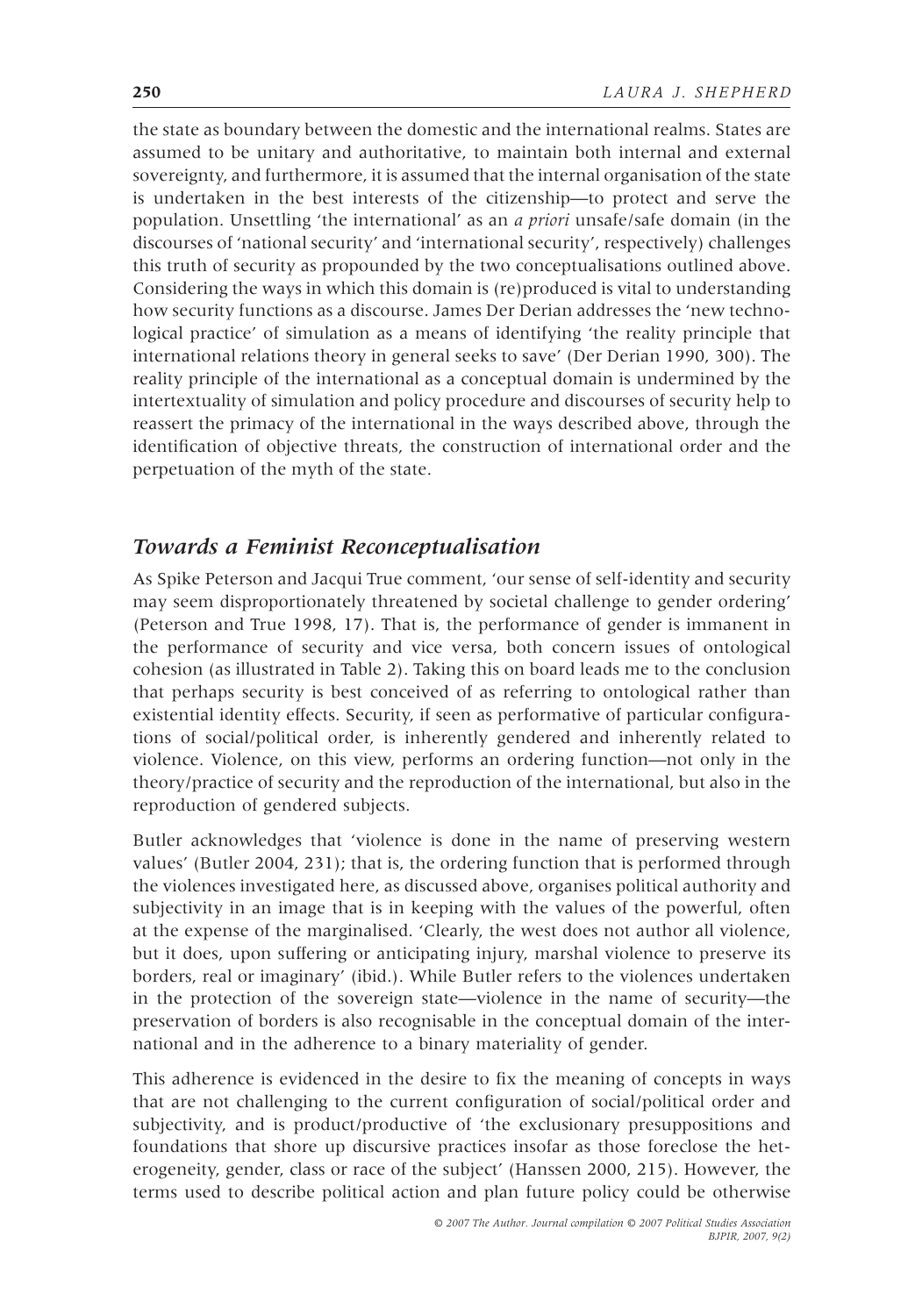| Gender violence<br>Approach              | Focus                                                                                                                                     | Subjects                    | Subjects            | Focus                                                                                                                                         | International security<br>Approach                  |
|------------------------------------------|-------------------------------------------------------------------------------------------------------------------------------------------|-----------------------------|---------------------|-----------------------------------------------------------------------------------------------------------------------------------------------|-----------------------------------------------------|
| Violence Against<br>Women                | Empirically identifiable<br>gendered entities<br>and the violences<br>they experience                                                     | Sovereign individuals       | Sovereign states    | Empirically identifiable<br>international system<br>(state) entities and<br>the violences they<br>experience due to<br>the anarchic           | National Security                                   |
| Gender Violence                          | Constructed gendered<br>entities and the<br>violences they<br>experience                                                                  | individuals<br>Constructed  | Constructed states  | international system<br>violences they can<br>prevent due to the<br>Constructed (state)<br>entities and the<br>co-operative                   | International Security                              |
| <b>Violent Reproduction</b><br>of Gender | performs in<br>(re)producing these<br>gendered entities<br>and the function<br>that violence<br>constituted<br>discourses<br>Discursively | individuals<br>Performative | Performative states | various international<br>constituted entities<br>and the function<br>(re)producing<br>that violence<br>performs in<br>Discursively<br>systems | of the International<br><b>Violent Reproduction</b> |

Table 2: Towards a Feminist Reconceptualisation of (International) Security and (Gender) Violence Table 2: Towards a Feminist Reconceptualisation of (International) Security and (Gender) Violence

*© 2007 The Author. Journal compilation © 2007 Political Studies Association BJPIR, 2007, 9(2)*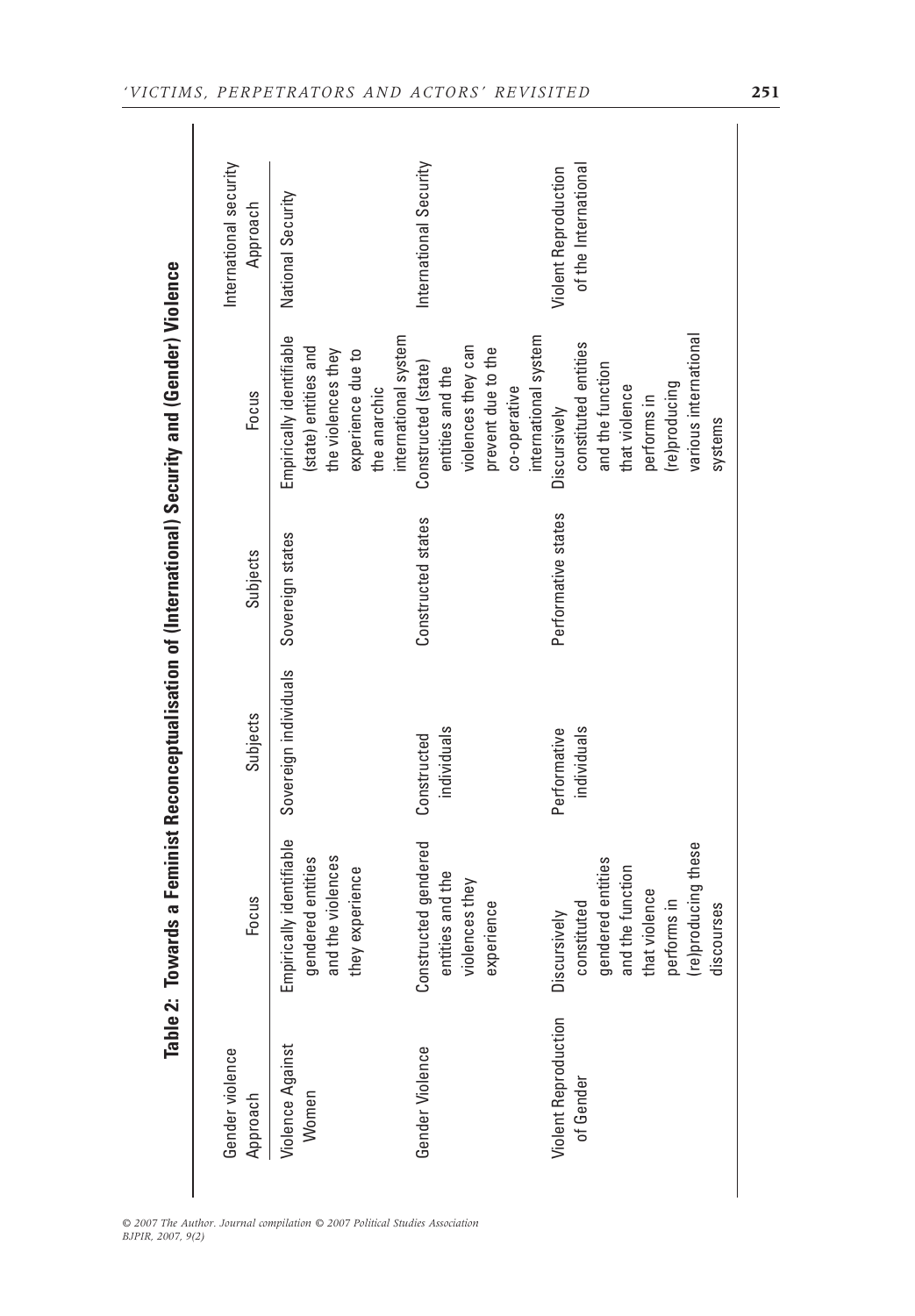imagined. They could 'remain that which is, in the present, never fully owned, but always and only redeployed, twisted, queered from prior usage and in the direction of urgent and expanding political purposes' (Butler 1993, 228). The concepts both produced by and productive of policy could reflect an aversion to essentialism, while recognising that strategic gains can be made through the temporary binding of identities to bodies and constraining of authority within the confines of the territorial state. This is, in short, an appeal to a politics of both/and rather than either/or. Both the state (produced through representations of security and violence) and the subject (produced through representations of gender and violence) rely on a logic of sovereignty and ontological cohesion that must be problematised if alternative visions of authority and subjectivity are to become imaginable.

International Relations as a discipline could seek to embrace the investigation of the multiple modalities of power, from the economic to the bureaucratic, from neoliberal capitalism to the juridical. Rather than defending the sovereign boundaries of the discipline from the unruly outside constituted by critical studies of development, political structures, economy and law, not to mention the analysis of social/ political phenomena like those undertaken by always-already interdisciplinary feminist scholarship, IR could refuse to fix its own boundaries, and refuse to exercise sovereign power, in terms of authority, over the meanings of its objects of analysis. Future research on global politics could look very different if it were not for the inscription of ultimately arbitrary disciplinary borderlines that function to constrain rather than facilitate understanding.

It may seem that there is a tension between espousing a feminist poststructural politics and undertaking research that seeks to detail, through deconstruction, the ways in which particular discourses have failed to manifest the reforms needed to address security and violence in the context of gendered subjectivity and the constitution of political community. In keeping with the ontological position I hold, I argue that there is nothing inherent in the concepts of (international) security and (gender) violence that necessitated their being made meaningful in the way they have been. Those working on policy and advocacy in the area of security and violence can use the reconceptualisation I offer 'to enable people to imagine how their being-in-the-world is not only changeable, but perhaps, ought to be changed' (Milliken 1999, 244).

As a researcher, the question I have grown most used to hearing is not 'What?' or 'How?' but 'Why?'. At every level of the research process, from securing funding to relating to the academic community, it is necessary to be able to construct a convincing and coherent argument as to why this research is valuable, indeed vital, to the field in which I situate myself. A discursive approach acknowledges that my legitimacy as a knowing subject is constructed through discursive practices that privilege some forms of being over others. In the study of security, because of the discursive power of the concept, and of violence, which can quite literally be an issue of life and death, these considerations are particularly important. Furthermore, as a result of the invigorating and investigative research conducted by exemplary feminist scholars in the field of IR,<sup>17</sup> I felt encouraged to reclaim the space to conduct research at the margins of a discipline that itself functions under a misnomer, being concerned as it is with relations inter-state rather than international. As Cynthia Enloe has expressed it,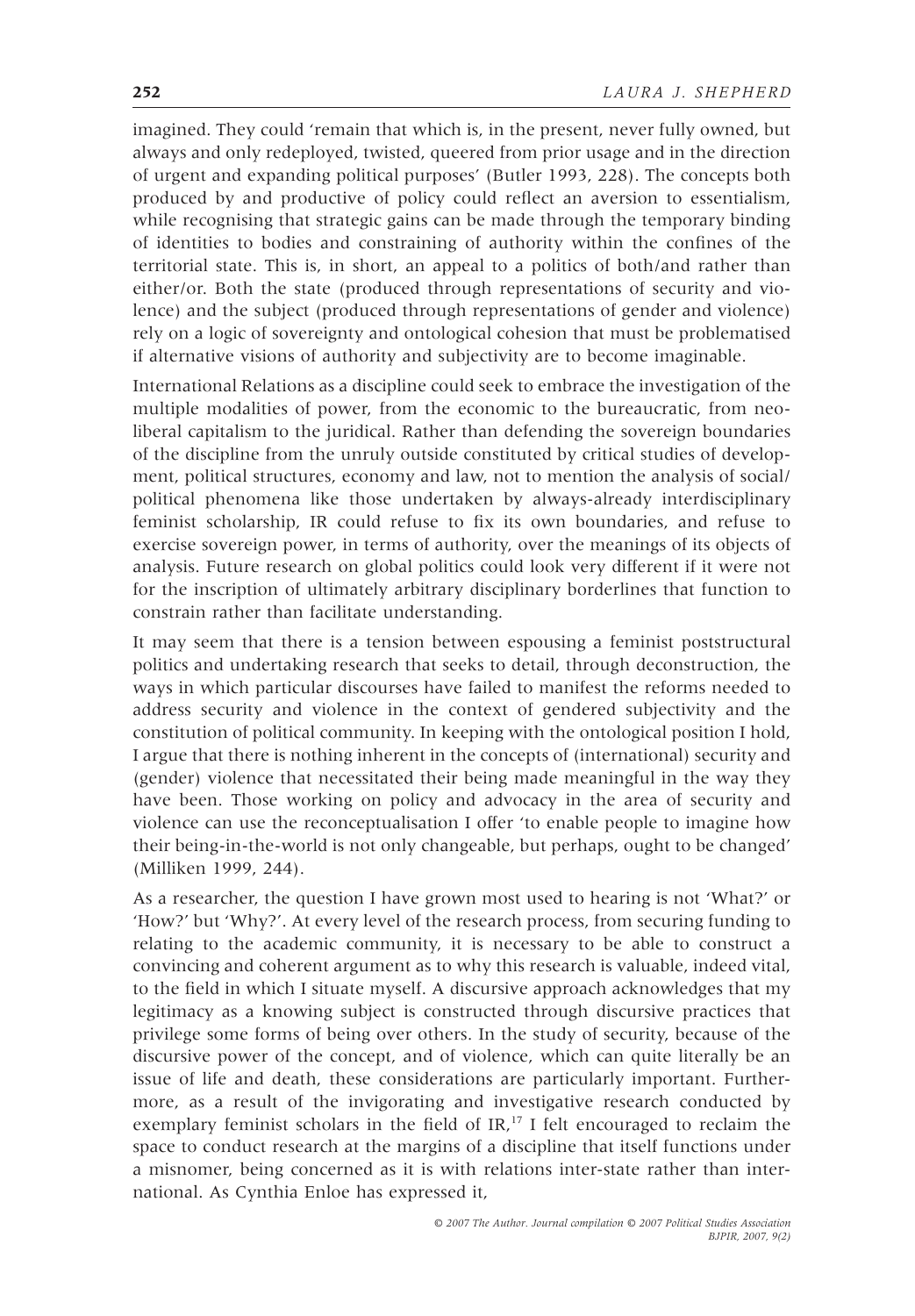To study the powerful is not autocratic, it is simply reasonable. Really? ... It presumes *a priori* that margins, silences and bottom rungs are so naturally marginal, silent and far from power that exactly how they are *kept* there could not possibly be of interest to the reasoning, reasonable explainer (Enloe 1996, 188, emphasis in original).

If this is the case, I am more than happy to be unreasonable, and I am in excellent company.

#### **About the Author**

**Laura J. Shepherd**, Department of Political Science and International Studies, University of Birmingham, Edgbaston, Birmingham B15 2TT, UK, email: *l.j.[shepherd@bham.ac.uk](mailto:shepherd@bham.ac.uk)*

#### **Notes**

- 1. The title of this article is derived from the extremely influential collection of essays on this theme, edited by Caroline Moser and Fiona Clark (2001). The article itself draws on aspects of my doctoral research and develops further debates outlined in my 'Loud voices behind the wall, gender violence and the violent reproduction of the international'  $(2006)$ .
- 2. All of these testimonials are taken from the 'Stories' page on Amnesty International's web portal [devoted to stopping violence against women, at http://web.amnesty.org/actforwomen/stories-index](http://web.amnesty.org/actforwomen/stories-index-eng)eng [\[](http://web.amnesty.org/actforwomen/stories-index-eng)accessed 4 April 2006].
- 3. There is an enormous amount of literature on this subject. See, *inter alia*, Keohane (1989) and Weber's (1994) response; Zalewski (1995); Jones (1996) and Carver et al.'s (1998) response; Sylvester (1996); Tickner (1997); Sylvester (2002); Carver (2003); Steans (2003); Agathangelou and Ling (2004).
- 4. See, *inter alia*, Herz (1950) and Waltz (1979); Mearsheimer (1990 and 1995).
- 5. See, for example, Campbell (1998); McSweeney (1999) and Bilgin (2003).
- 6. Throughout this article, I use the bracketed form 〈(international) security and (gender) violence〉 to indicate the mutability of these discourses—that is, to draw attention to the ways in which security and violence can be differently inter/nationalised and gendered. When I use the unbracketed form 〈international security and gender violence〉, I refer specifically to the discourses that (re)produce the meaning of security and violence through particular organisational logics of the international and gender.
- 7. I use the representation of 'poststructural' rather than 'post-structural' to indicate that I consider myself to be still 'structural', building on it, rather than hyphenetically separable.
- 8. In keeping with much common sense usage of the term, The Oxford English Dictionary defines academic as not only 'relating to education and scholarship' but also 'scholarly rather than technical or practical' and 'of only theoretical interest'.
- 9. I employ the bracketed (re) to indicate that these practices do not conjure fully formed objects, subjects and the relationships between them within a given discursive terrain but draw on the existing knowledges about these subjects and objects in order to construct or (re)legitimise an intelligible 'reality'.
- 10. For representations of the former, see Morgenthau (1948, 154 and 1973, 6–7). For the latter, see Waltz (1993, 76–77 and 2000, 5). Keohane offers a useful overview of both strands of thinking on 'national security' (Keohane 1986, 7–16).
- 11. On 'human security', see, for example, UNDP (1994); Tehranian (1999); Thomas 2000; McRae (2001); Newman (2001); Paris (2001); Thomas (2001) and Thomas and Tow (2002). 'Critical security studies' is exemplified by Booth (1991 and 1995). See also Krause (1998); Croft and Terriff (2000); Booth (2004) and Dunne and Wheeler (2004); Booth (2005a); Sheehan (2005).
- 12. See also Roland Paris (2001, 87) and Edward Newman (2001, 240–242), both of whom offer a similar justification for treating these works as a conceptual and analytical whole.
- 13. See Paris (2001, 89); Thomas (2001, 162) and Thomas and Tow (2002, 178); Smith (2005).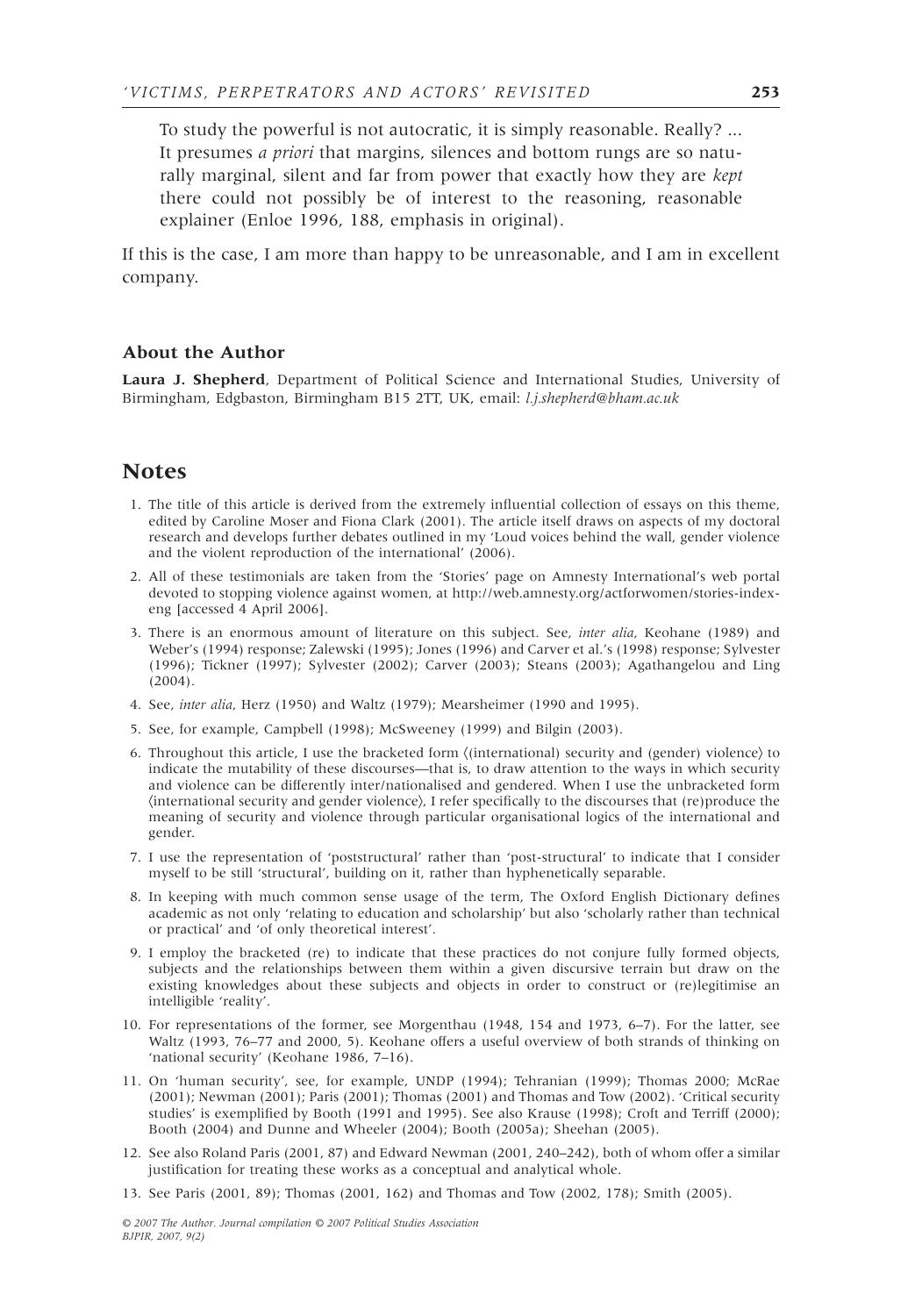- 14. See, *inter alia*, Shaw (2001) and Chandhoke (2002) for explorations of the discursive construction of global civil society. See also Hopgood (2000) for an excellent critical approach to this issue.
- 15. Regional blocs? Continents? The planet? The universe? ...
- 16. See, *inter alia*, Dillon (1996); Doty (1996); Dalby (1997); Walker (1997); Campbell (1998) and Butler (2004); Shepherd and Weldes (forthcoming).
- 17. See Zalewski (1995); Enloe (1996); Enloe (2000) and Sylvester (2002) for particularly noteworthy reflections on feminist IR.

# **Bibliography**

Agathangelou, A. and Ling, L. M. H. (2004) 'The house of IR: From family power politics to the *poisies* of worldism', *International Studies Review*, 6:1, 21–49.

Bilgin, P. (2003) 'Individual and societal dimensions of security', *International Studies Review*, 5:2, 203–222.

Bograd, M. (1988) 'Feminist perspectives on wife abuse: An introduction', in K. Yllo and M. Bograd (eds), *Feminist Perspectives on Wife Abuse* (London: SAGE, 1988), 11–27.

Booth, K. (1991) 'Security and emancipation', *Review of International Studies*, 17:4, 313–326.

Booth, K. (1995) 'Human wrongs and International Relations', *International Affairs*, 71:1, 103–126.

Booth, K. (2004) 'Realities of security: Editor's introduction', *International Relations*, 18:1, 5–8.

- Booth, K. (ed.) (2005a) *Critical Security Studies and World Politics* (London and Boulder, CO: Lynne Rienner).
- Booth, K. (2005b) 'Critical explorations', in K. Booth (ed.), *Critical Security Studies and World Politics* (London and Boulder, CO: Lynne Rienner), 1–18.

Brown, W. (2003) 'Women's studies unbound: Revolution, mourning, politics', *Parallax*, 9:2, 3–16.

- Butler, J. (1993) *Bodies That Matter: On the Discursive Limits of 'Sex*' (London: Routledge).
- Butler, J. (1994) 'Contingent foundations: Feminism and the question of postmodernism', in S. Seidman (ed.), *The Postmodern Turn: New Perspectives on Social Theory* (Cambridge: Cambridge University Press) [original 1990, presented at the Greater Philadelphia Philosophy Consortium], 153–170.
- Butler, J. (1999) *Gender Trouble* (rev. edn) (London: Routledge).
- Butler, J. (2004) *Undoing Gender* (London: Routledge).
- Buzan, B. (1991) *People, States and Fear* (London: Harvester Wheatsheaf).
- Campbell, D. (1998) *Writing Security: United States Foreign Policy and the Politics of Identity* (rev. edn) (Minneapolis, MN: University of Minnesota Press).
- Carver, T. (ed.) (2003) 'The Forum: Gender and International Relations', *International Studies Review*, 5:2, 287–302.
- Carver, T., Cochran, M. and Squires, J. (1998) 'Gendering Jones: Feminisms, IRs, masculinities', *Review of International Studies*, 24:2, 283–297.
- Chandhoke, N. (2002) 'The limits of global civil society', in *The Global Civil Society Yearbook*, The Centre for the Study of Global Governance, 35–53. Available online at: [http://www.lse.ac.uk/Depts/global/](http://www.lse.ac.uk/Depts/global) Publications/Yearbooks/2002/2002chapter2.pdf [accessed 10 August 2006].
- Cockburn, C. (2001) 'The gendered dynamic of armed conflict and political violence', in C. Moser and F. Clark (eds), *Victims, Perpetrators or Actors? Gender, Armed Conflict and Political Violence* (London: Zed Books), 13–29.
- Croft, S. and Terriff, T. (eds) (2000) *Critical Reflections on Security and Change* (London and Portland, OR: Frank Cass).
- Dalby, S. (1997) 'Contesting an essential concept: Reading the dilemmas in contemporary security discourse', in K. Krause and M. Williams (eds), *Critical Security Studies: Concepts and Cases* (London: UCL Press), 3–32.
- D'Cruze, S. and Rao, A. (2004) 'Violence and the vulnerabilities of gender', *Gender and History*, 16:3, 495–512.
- Der Derian, J. (1990) 'The (s)pace of International Relations: Simulation, surveillance and speed', *International Studies Quarterly*, 34:3, 295–310.

Digeser, P. (1992) 'The fourth face of power', *The Journal of Politics*, 54:4, 977–1007.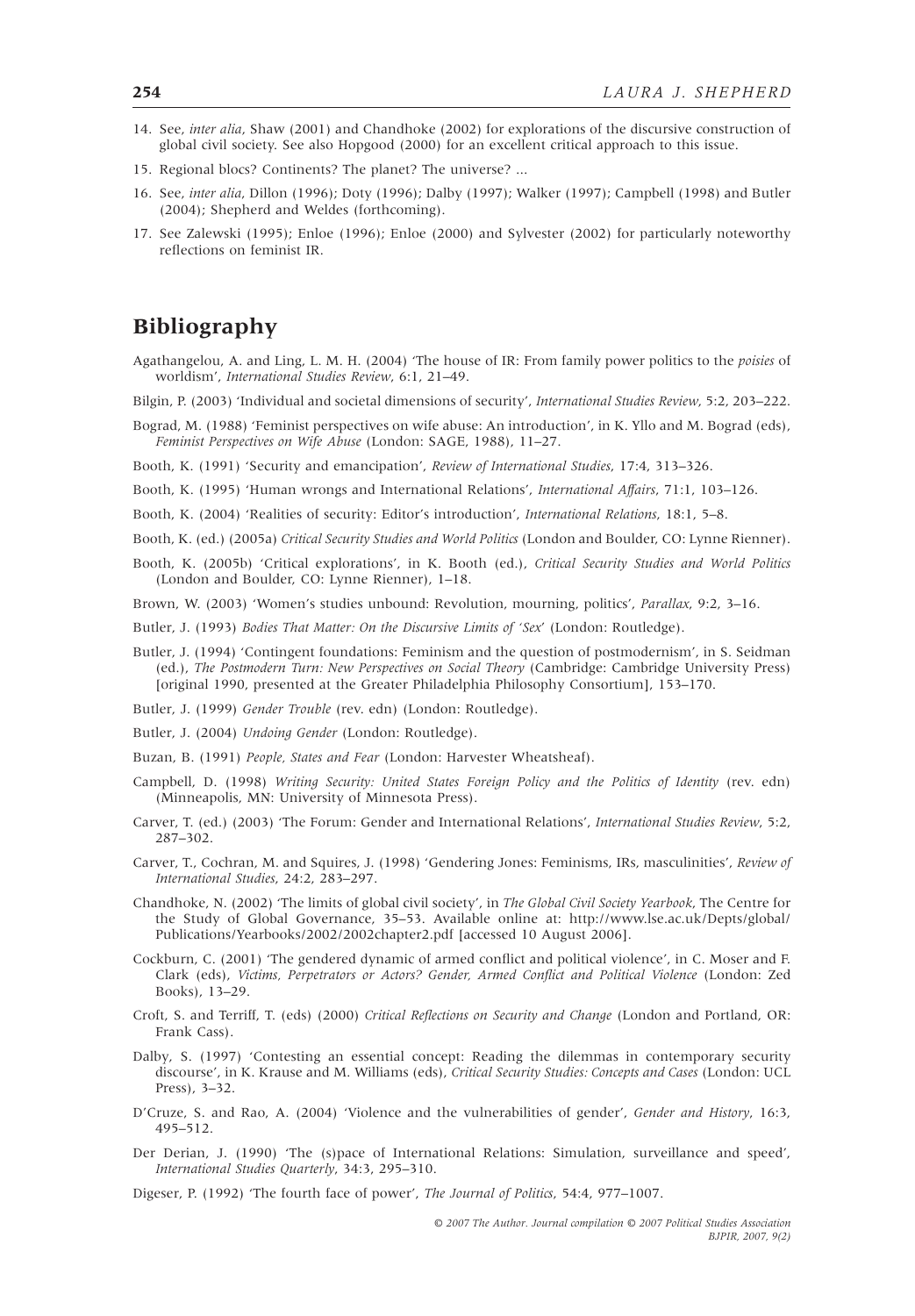Dillon, M. (1996) *Politics of Security: Towards a Political Philosophy of Continental Thought* (London: Routledge).

- Dobash, R. E. and Dobash, R. P. (1992) *Women, Violence and Social Change* (London: Routledge).
- Doty, R. L. (1996) *Imperial Encounters* (London and Minneapolis, MN: University of Minnesota Press).
- Dunne, T. and Wheeler, N. (2004) ' "We the peoples": Contending discourses of security in human rights theory and practice', *International Relations*, 18:1, 9–23.
- Enloe, C. (1996) 'Margins, silences and bottom rungs: How to overcome the underestimation of power in International Relations', in K. Booth, S. Smith and M. Zalewski (eds), *International Theory: Positivism and Beyond* (Cambridge: Cambridge University Press), 186–202.
- Enloe, C. (2000) *Bananas, Beaches and Bases* (2nd edn) (London and Berkeley, CA: University of California Press).
- Flax, J. (1990) 'Postmodern and gender relations in feminist theory', in L. Nicholson (ed.), *Feminism/ Postmodernism* (London: Routledge, 1990), 3–62.
- Grosz, E. A. (1987) 'Feminist theory and the challenge to knowledge', *Women's Studies International Forum*, 10:5, 475–480.
- Hanssen, B. (2000) *Critique of Violence: Between Poststructuralism and Critical Theory* (London: Routledge).
- Herz, J. (1950) 'Idealist internationalism and the security dilemma', *World Politics*, 2:2, 157–180.
- Hoogensen, G. and Rottem, S. V. (2004) 'Gender identity and the subject of security', *Security Dialogue*, 35:2, 155–171.
- Hopgood, S. (2000) 'Reading the small print in global civil society: The inexorable hegemony of the liberal self', *Millennium: Journal of International Studies*, 29:1, 1–25.
- Jones, A. (1996) 'Does gender make the world go round? Feminist critiques of International Relations', *Review of International Studies*, 22:4, 405–429.
- Keohane, R. (1986) 'Realism, neorealism and the study of world politics', in R. O. Keohane (ed.), *Neorealism and Its Critics* (New York: Columbia University Press), 1–26.
- Keohane, R. (1989) 'International Relations theory: Contributions of a feminist standpoint', *Millennium: Journal of International Studies*, 18:2, 245–254.
- Krause, K. (1998) 'Critical theory and security studies: The research programme of "critical security studies" ', *Co-operation and Conflict*, 33:3, 298–333.
- McDonald, M. (2002) 'Human security and the construction of security', *Global Society*, 16:3, 277–295.
- McRae, R. (2001) 'Human security in a globalised world', in R. McRae and D. Hubert (eds), *Human Security and the New Diplomacy* (London: McGill-Queen's University Press), 14–27.
- McSweeney, B. (1999) *Security, Identity and Interests: A Sociology of International Relations* (Cambridge: Cambridge University Press).
- Marcus, S. (1992) 'Fighting bodies, fighting words: A theory and politics of rape prevention', in J. Butler and J. Scott (eds), *Feminists Theorise the Political* (London: Routledge), 385–403.
- Mearsheimer, J. J. (1990) 'Back to the future: Instability in Europe after the cold war', *International Security*, 15:1, 5–56.
- Mearsheimer, J. J. (1995) 'The false promise of international institutions', *International Security*, 19:3, 5–49.
- Milliken, J. (1999) 'The study of discourse in International Relations: A critique of research methods', *European Journal of International Relations*, 5:2, 225–254.
- Morgenthau, H. (1948) 'World politics in the mid-twentieth century', *Review of Politics*, 10:2, 154–173.
- Morgenthau, H. (1973) *Politics among Nations* (5<sup>th</sup> edn) (New York: Knopf).
- Moser, C. (2001) 'The gendered continuum of violence and conflict: An operational framework', in C. Moser and F. Clark (eds), *Victims, Perpetrators or Actors? Gender, Armed Conflict and Political Violence* (London: Zed Books), 30–52.
- Moser, C. and Clark, F. (eds) (2001) *Victims, Perpetrators or Actors? Gender, Armed Conflict and Political Violence* (London: Zed Books).
- Newman, E. (2001) 'Human security and constructivism', *International Studies Perspectives*, 2:3, 239–251.
- Office of Public Sector Information (OPSI) (2003) 'Sexual Offences Act 2003', Available online at: [http://www.opsi.gov.uk/acts/acts2003/20030042.htm \[a](http://www.opsi.gov.uk/acts/acts2003/20030042.htm)ccessed 8 January 2007].
- Paris, R. (2001) 'Human security: Paradigm shift or hot air?', *International Security*, 26:2, 87–102.

Peterson, V. S. and Runyan, A. S. (1999) *Global Gender Issues* (Oxford and Boulder, CO: Westview).